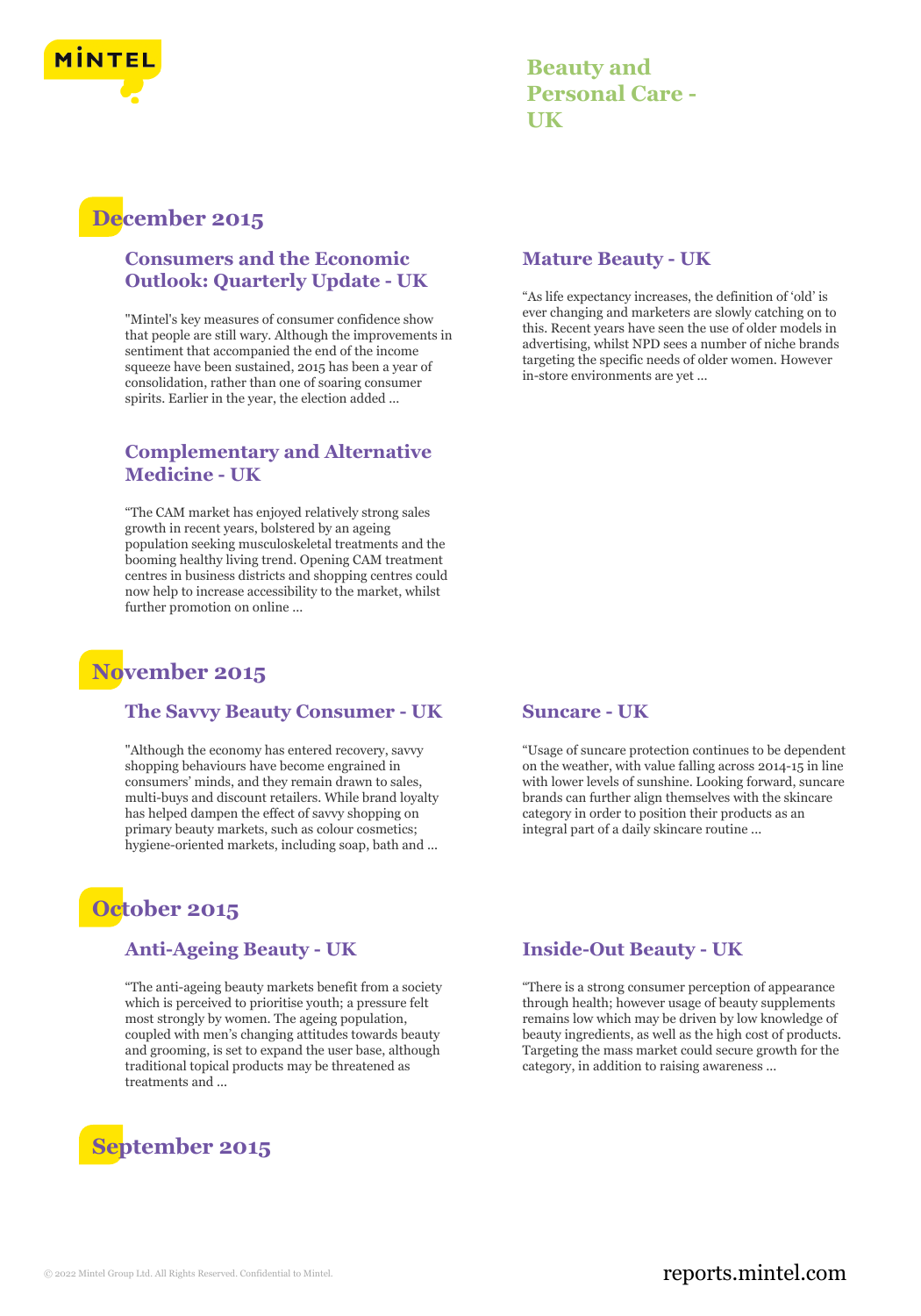

### **Vitamins and Supplements - UK**

"Value sales of vitamins and mineral supplements flatlined in 2014, as reduced NPD (New Product Development) and a shift towards healthier diets impacted consumer interest in the market. Sales of demographically targeted vitamins continued to fare well, however, reflecting the consumer desire for personalisation."

# **August 2015**

### **Consumers and the Economic Outlook: Quarterly Update - UK**

"The generally positive outlook of the economic climate, and the benefits that are gradually being witnessed at the individual level, means that the people of Britain are finally regaining their confidence. For the first time since the economic downturn, Mintel's data shows that more people feel better off compared to ...

### **In-salon Hair Services - UK**

"Salons competing for loyalty, and a new generation of booking platforms have resulted in a strong discounting culture in the hair services market, with sales declines anticipated for 2015 as a result. Encouraging clients to trade up, or expand to new treatments and services is essential for returning the market ...

# **July 2015**

### **Face Colour Cosmetics - UK**

"Strong growth continues within the sector, which is expected to be worth £1.44 billion in 2015; a rise of 8% on 2014. Sales of prestige products continue to fare well, boosting the overall market, though the prevalence of budget brands has also helped encourage experimentation and increase product repertoires."

# **June 2015**

### **Hand and Bodycare - UK**

"Body moisturiser sprays have been positioned in the market as an easy-to-use format, with focus on their

**Beauty and Personal Care - UK**

### **Spa, Salon and In-Store Treatments - UK**

"The beauty treatment markets enjoyed strong growth in recent years, boosted by new destinations and growing interest; however sales were impacted by cheaper popup locations and at-home devices in 2014. Encouraging an older demographic to visit spas and salons with a health positioning, as well as tempting clients with hightech ...

#### **Fragrances - UK**

"The category as a whole has shown incremental growth in value in the past, and, despite a decline predicted in 2015, is likely to show growth again in the future. Improved financial situations and savvy shopping behaviours are driving down the value of the mass fragrance and body sprays segments ...

### **Social Media: BPC - UK**

Social media has grown in recent years to be an integral part of marketing and promotional activity in the beauty

### © 2022 Mintel Group Ltd. All Rights Reserved. Confidential to Mintel.  $\blacksquare$  reports.mintel.com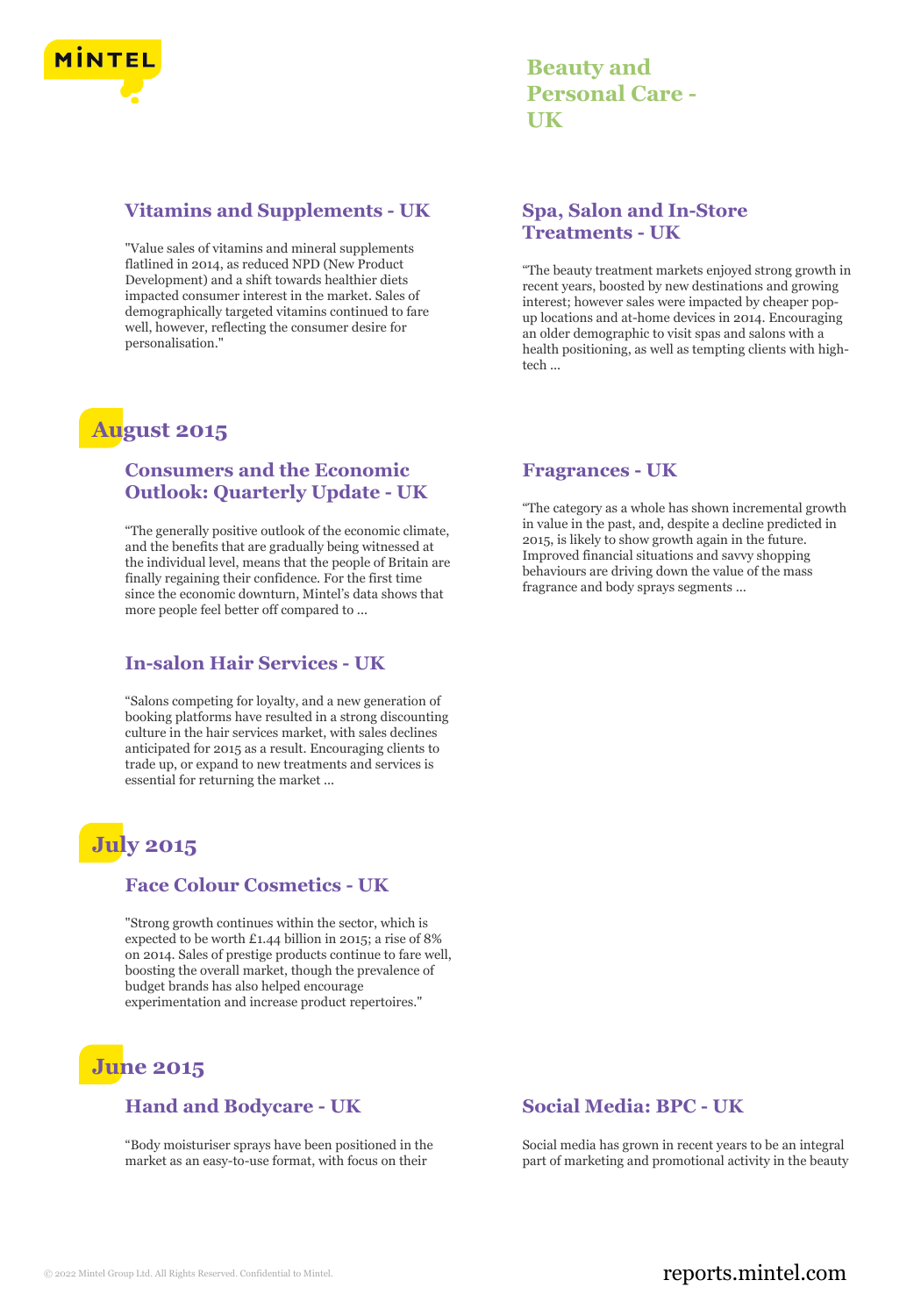

quick absorption properties. With high usage of the format amongst those concerned about skin irritation, future claims opportunities could focus on reduced risk of aggravated skin from using the format. The men's market ...

### **Oral Care - UK**

"Whilst the essential nature of oral care products means that usage is relatively high across most demographics, there remains an opportunity for oral care brands to grow sales by targeting marketing and NPD at seniors and men, helping to make them more engaged with the market overall."

**– Jack ...**

# **May 2015**

### **Women's Facial Skincare - UK**

The women's facial skincare market has seen sales stall in 2014, with the mass market slipping into decline. Changing consumer behaviours, including switching to discount retailers and online channels, are enabling women to save money on their purchases. Meanwhile the prestige market is also suffering as women switch to smart ...

### **Men's Facial Skincare - UK**

"The high proportion of men describing their skin as neutral presents opportunities in the market for better diagnostic tools and more help for men to identify their skin's needs and products suited to them. Male-specific expertise is important, with most men choosing and purchasing their own skincare products.



### **Women's Haircare - UK**

"The women's haircare market is challenged by changing product usage, with traditional styling products falling from favour and natural botanical oils threatening leave-in conditioners and serums. Inspiring an older female audience and expanding product repertoires are essential for returning the market to a faster pace of growth."

### **Beauty and Personal Care - UK**

and personal care markets. Brands and retailers are now harnessing the opportunities the social media space offers, in regards to engaging in two-way communication with consumers, and using word of ...

### **OTC Analgesics and Cold and Flu Remedies - UK**

"In 2014/15 the UK cold/flu remedies market benefitted from the seasonal flu vaccine being less effective than usual, resulting in many lapsed users returning to the category. Cold/flu remedy brands could now use this to their advantage, using marketing and product developments to reignite interest in the ...

### **Consumers and the Economic Outlook: Quarterly Update - UK**

"Economic improvements are finally beginning to be felt at the consumer level. Falling prices of essentials and rising wages are helping incomes go further and there are indications that people are beginning to relax their budgets and spend on items and experiences that have been out of reach during the ...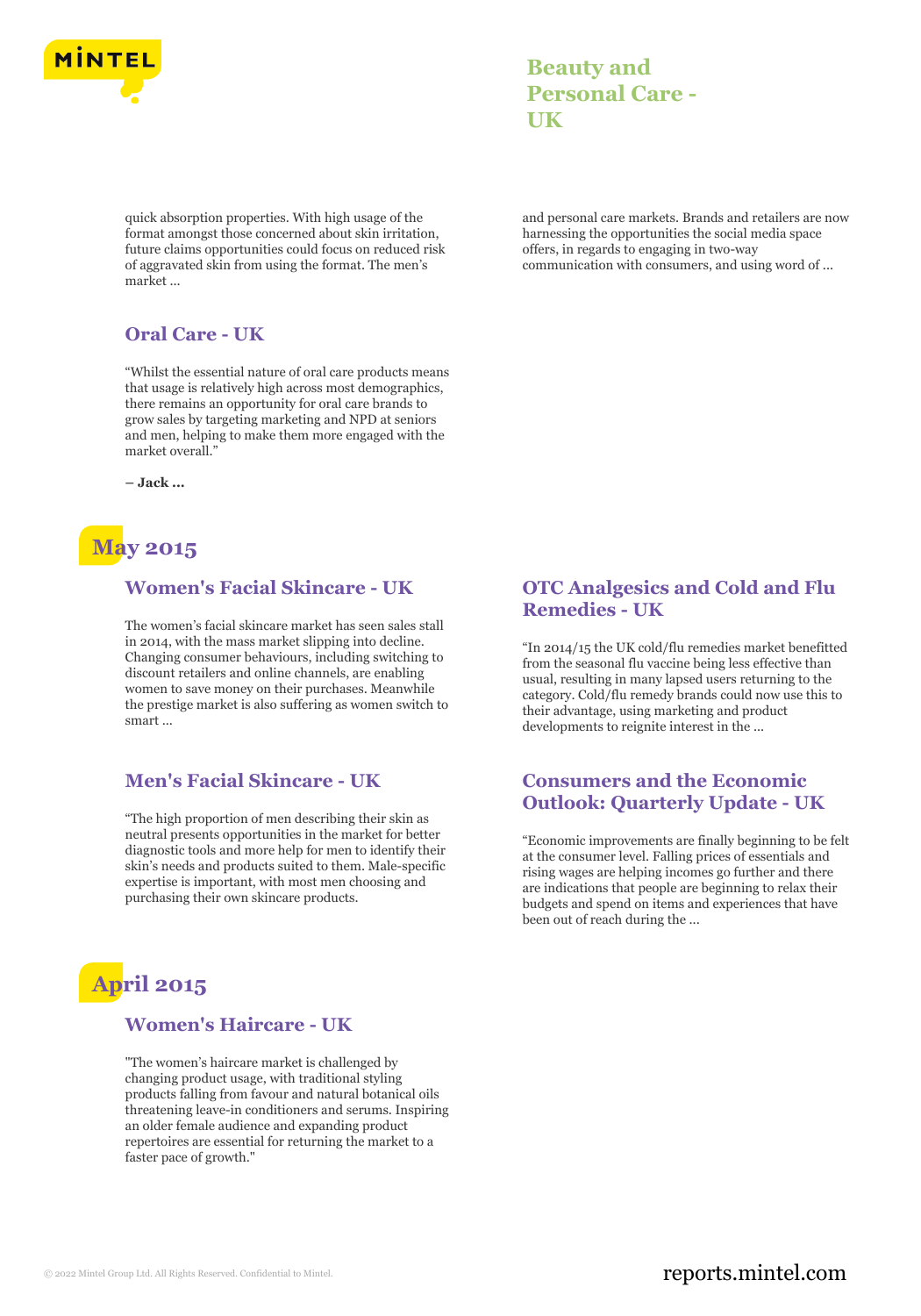

### **Beauty and Personal Care - UK**

### **March 2015**

### **The Private Label Beauty Consumer - UK**

"The media attention given to beauty products launched by discount retailers, along with a high level of NPD in the sector, has seen own-label colour cosmetics soar in popularity, taking a 53% share of the private label beauty market in 2014. However, at a total level, the private label beauty ...

# **February 2015**

### **Soap, Bath and Shower Products - UK**

"Retail sales declines are evident for the second year in a row in the soap, bath and shower (SBS) market (-1.2% to £638 million in 2014) as the trend of saving money on day-to-day hygiene essentials continues; consumers are maintaining their reliance on price promotions, as well as trading ...

### **Nail Colour - UK**

"Following strong growth in the nail colour market of 7% from 2012-13 to £244 million, driven by fashion favouring nail art and new textures and effects, sales stalled in 2014 at £245 million, the result of women amassing large collections of nail varnishes that are not regularly used."

### **January 2015**

### **Beauty Retailing - UK**

"Department stores look most at risk from the growth in online-only retailers because both channels are biased to branded merchandise (particularly premium/luxury labels) which makes it easier for shoppers to compare prices. Where price is a major factor then people are more likely to choose the pure player over ...

### **Deodorants - UK**

### **Babies' and Children's Personal Care Products, Nappies and Wipes - UK**

"As the baby boom shows evidence of coming to an end, it may be more relevant for the category to focus on toddlers rather than new-borns. Extending product ranges for older children and offering greater product segmentation by age could be a way to ensure the category shows growth. Greater ...

### **Consumers and the Economic Outlook: Quarterly Update - UK**

"People are finally starting to feel the benefit of the recovery in their pay packets. After five years, average wages are finally increasing more quickly than prices. Although this will take time to feed through into consumer confidence, there are signs that spending habits are changing.

### **Hair Colourants - UK**

"Despite strong grey coverage claims in the category, the oldest demographics with the most grey are less likely to colour their hair. Repositioning part-colouring techniques, such as highlighting, as ways to complement grey hair rather than covering it could be more appealing. Young men, who have more grey than young ...